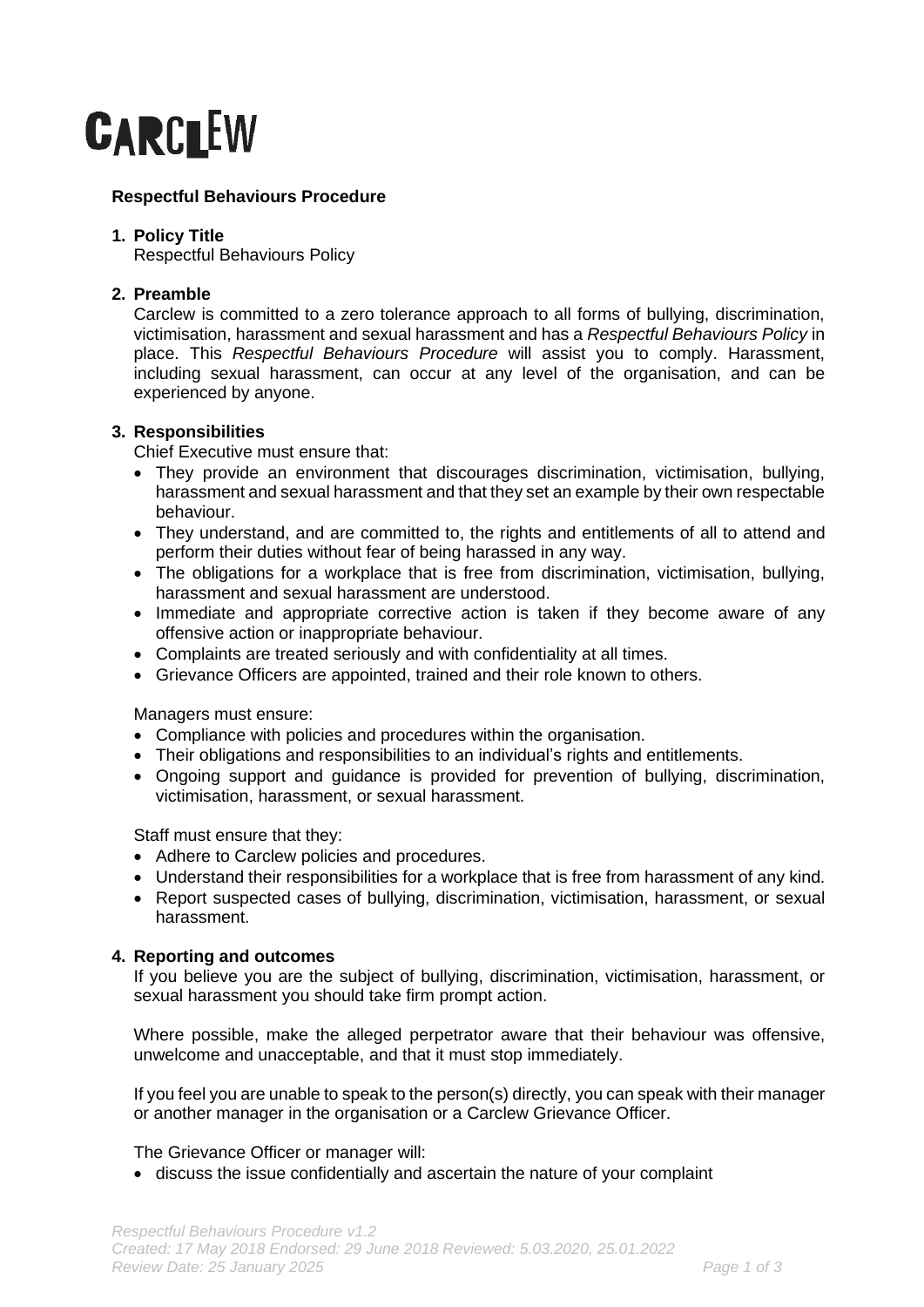- explain the your rights and responsibilities under the organisation's policy, procedures and Equal Employment Opportunity or anti-discrimination legislation
- provide advice on steps to address the behaviour
- 4.1 Informal intervention

Mediation or conciliation can be explored through a private and confidential meeting or meetings where you and the Grievance Officer or manager meet with the person that you have made the complaint about, to discuss the nature of the issue.

## 4.2 Formal complaints procedure

A complaint of sexual or other harassment may require an internal or external formal investigation. The Senior Manager, Finance and Operations and the Chief Executive will guide this process unless involved.

Either you or the respondent may be provided with alternative duties on normal pay for the duration of the investigation.

Internal formal investigations:

• Conducted by Carclew's Grievance Officer or a manager.

External formal investigations:

• Conducted by either Commissioner for Equal Opportunity, Australian Human Rights Commission, the Office of the Employee Ombudsman, or a Work Health and Safety Inspector.

The investigation will involve:

- Collecting information about the complaint e.g. timing, location and nature of the complaint.
- Interviewing all parties involved (complainant, respondent and any witnesses) to obtain information about the complaint.
- Accurately documenting all information obtained during the interviews.
- Ensuring both the complainant and respondent are kept informed throughout the investigation.
- Informing all parties involved about the investigation findings and the outcome of the investigation, as appropriate and in line with confidentiality obligations.
- Filing records in relation to the investigation in a confidential and secure place for a period of seven years (not kept on the complainant's personnel file).

#### 4.3 Outcomes from the investigation

Evidence of victimisation:

In consultation with the Chief Executive the investigator will make a recommendation to resolve the complaint or implement disciplinary action in accordance with appropriate legislative and contractual procedures.

No evidence of victimisation:

If the complaint is not proven there may be no further action. If the complaint was not made in good faith disciplinary action may be taken against the complainant.

Outcomes from the investigation may include, but are not limited to:

- Counselling
- Disciplinary action against the harasser
- An official warning which is noted in the respondent's personnel file
- Disciplinary action against the person who complained if there is strong evidence that the complaint was malicious
- Formal apologies and undertaking that the behaviour will cease